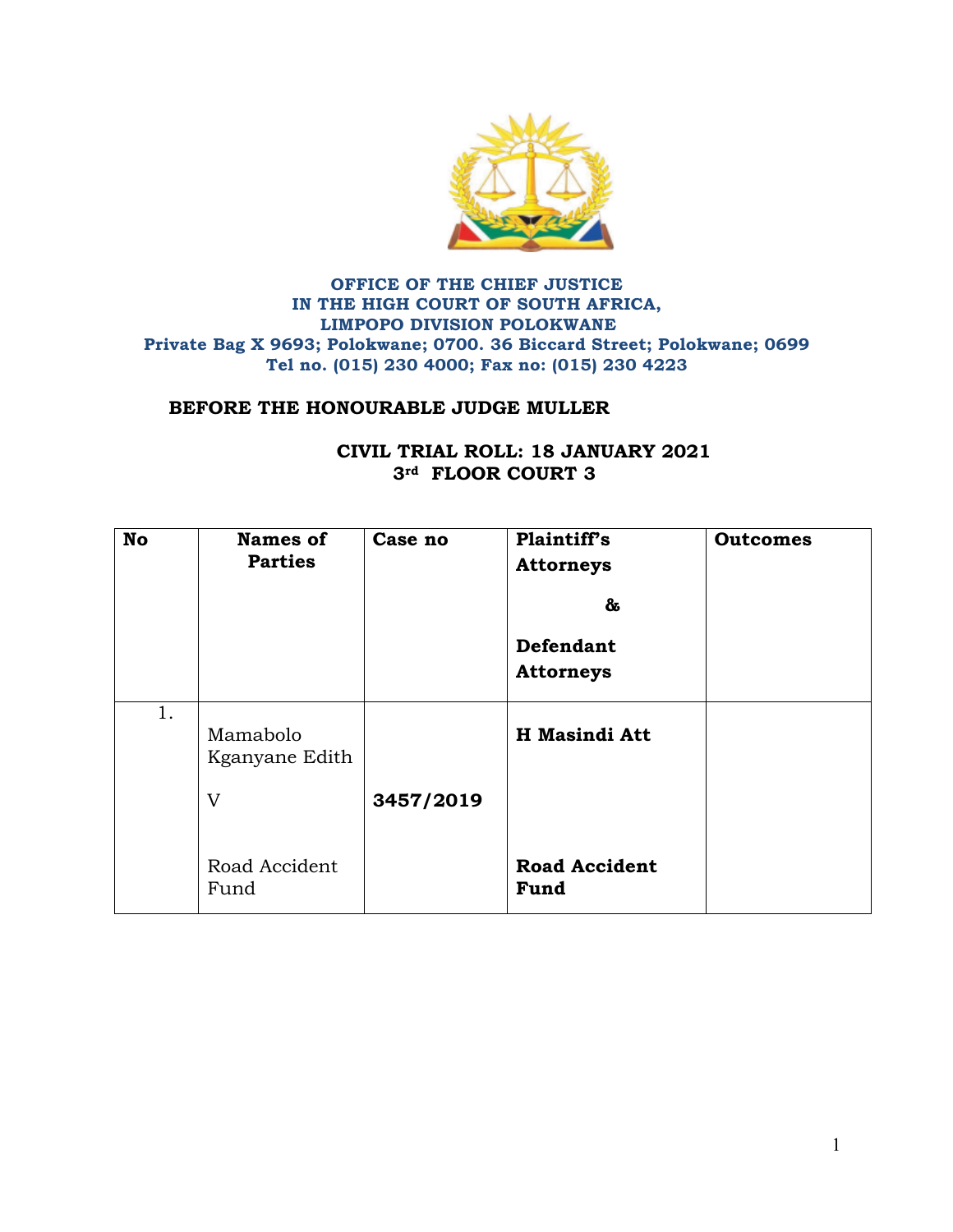| 2. | Moloantoa<br>Mokgadi<br>Kenneth               |           | H Masindi Att                |  |
|----|-----------------------------------------------|-----------|------------------------------|--|
|    | V                                             | 7095/2018 |                              |  |
|    | Road Accident<br>Fund                         |           | <b>Road Accident</b><br>Fund |  |
| 3. | Moletakwena<br>Tshepiso Ilyne<br>o.b.o Minors |           | <b>H</b> Masindi Att         |  |
|    | V                                             | 5616/2019 |                              |  |
|    | Road Accident<br>Fund                         |           | <b>Road Accident</b><br>Fund |  |
| 4. | <b>Bushy Abram</b><br>Mailula                 |           | Makwela & abotja<br>Att      |  |
|    | V                                             | 825/2016  |                              |  |
|    | Road Accident<br>Fund                         |           | Hammann-Moosa<br>Inc         |  |
| 5. | Ngobeni<br>Tsakani Esther                     |           | <b>M.G Mabunda Att</b>       |  |
|    | V                                             | 725/2016  |                              |  |
|    | Road Accident<br>Fund                         |           | Hamman-Moosa<br>Inc          |  |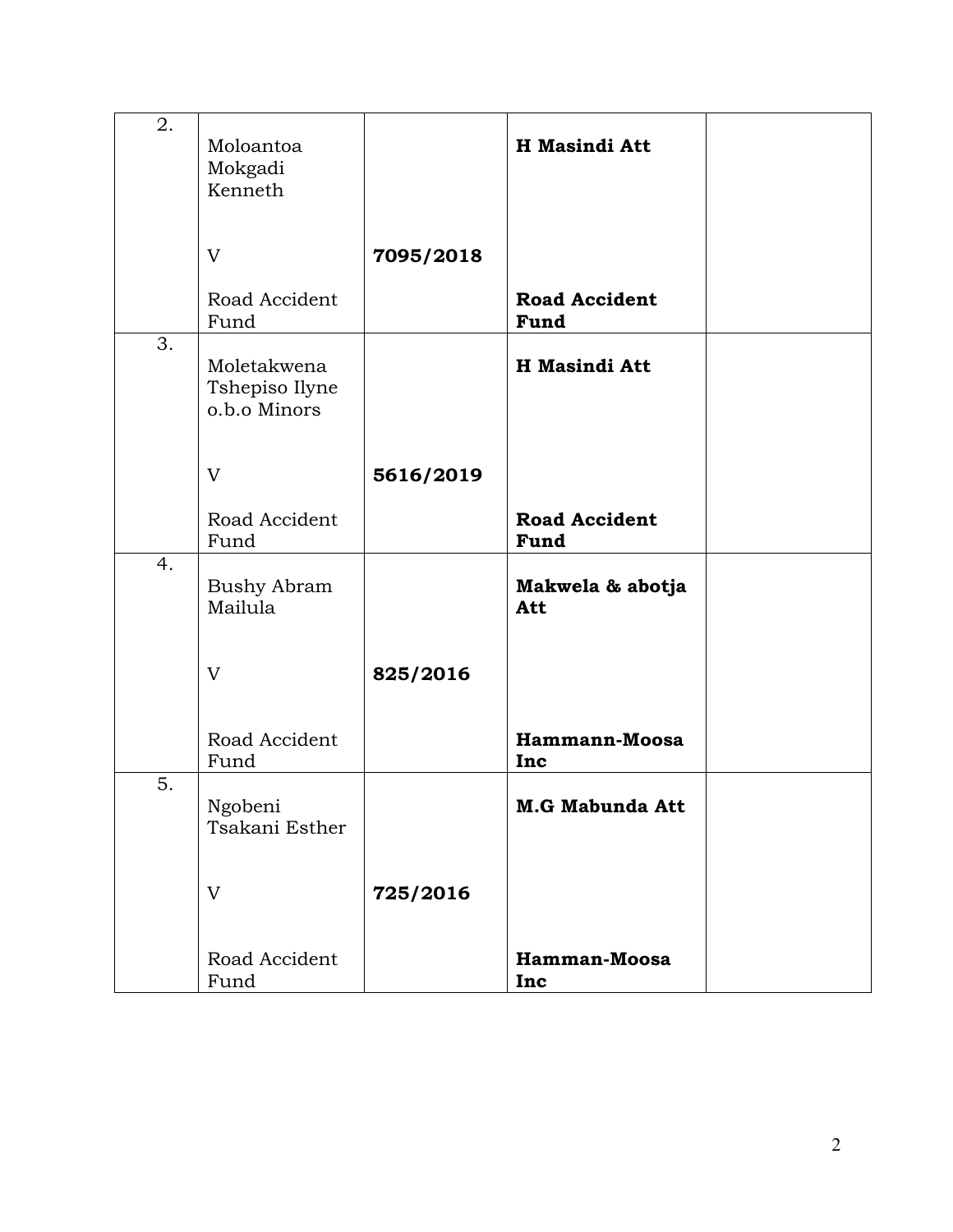| 6. | Harry Kgobudi<br>Mogwale                                                                |           | P.C Mogale Att                    |  |
|----|-----------------------------------------------------------------------------------------|-----------|-----------------------------------|--|
|    | V                                                                                       | 494/2016  |                                   |  |
|    | Member of the<br>Executive<br>Council, Depart<br>ment of<br>Health, Limpopo<br>Province |           | <b>Office of the State</b><br>Att |  |
| 7. | Mashababe<br>Tlabo Lesterina                                                            |           | <b>Majang Inc</b>                 |  |
|    | V                                                                                       | 5087/2016 |                                   |  |
|    | Road Accident<br>Fund                                                                   |           | <b>Rachoene Inc</b>               |  |
| 8. | Louiz Andreas<br>Holtzhausen                                                            |           | <b>Varakos Att</b>                |  |
|    | V                                                                                       | 2096/2017 |                                   |  |
|    | The<br>Chairperson of<br>the Limpopo<br>Gambling<br>Board N.O & 1<br>other              |           | <b>State Att</b>                  |  |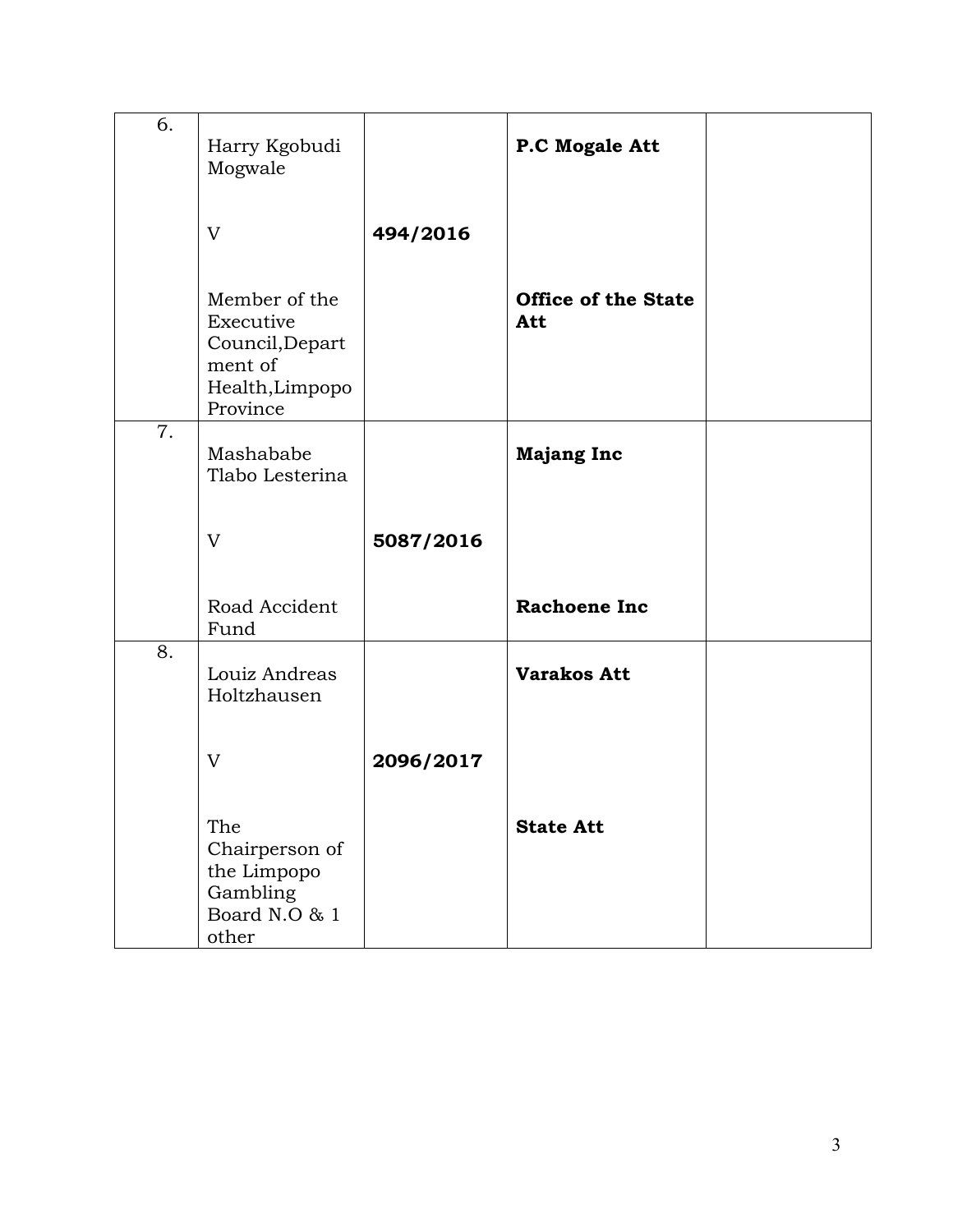| 9.  | Centolite (Pty)<br>Ltd                                              |            | <b>KT Mokoena Att</b>                |  |
|-----|---------------------------------------------------------------------|------------|--------------------------------------|--|
|     | V                                                                   | B2096/2017 |                                      |  |
|     | Koos nel Auto<br>(Pty) Ltd                                          |            | De Beer Att                          |  |
| 10. | Tlakala Sello<br>Ernest                                             |            | <b>Chueu Att</b>                     |  |
|     | $\mathbf{V}$                                                        | 1621/2017  |                                      |  |
|     | Road Accident<br>Fund                                               |            | Mathobo, Rambau<br>& Sigogo Att      |  |
| 11. | Wildswinkel<br>Veilings (Pty)<br>Ltd                                |            | Weavind &<br><b>Weavind Att</b>      |  |
|     | V                                                                   | 8284/2017  |                                      |  |
|     | Quinton Van<br>Rooyen                                               |            | Couzyn Hertzog &<br><b>Horak Att</b> |  |
| 12. | Morapana Obet                                                       |            | <b>MAshabela Att</b>                 |  |
|     | V                                                                   | 2094/2017  |                                      |  |
|     | MEC for Health<br>and Social<br>Development,<br>Limpopo<br>Province |            | <b>Office of the State</b><br>Att    |  |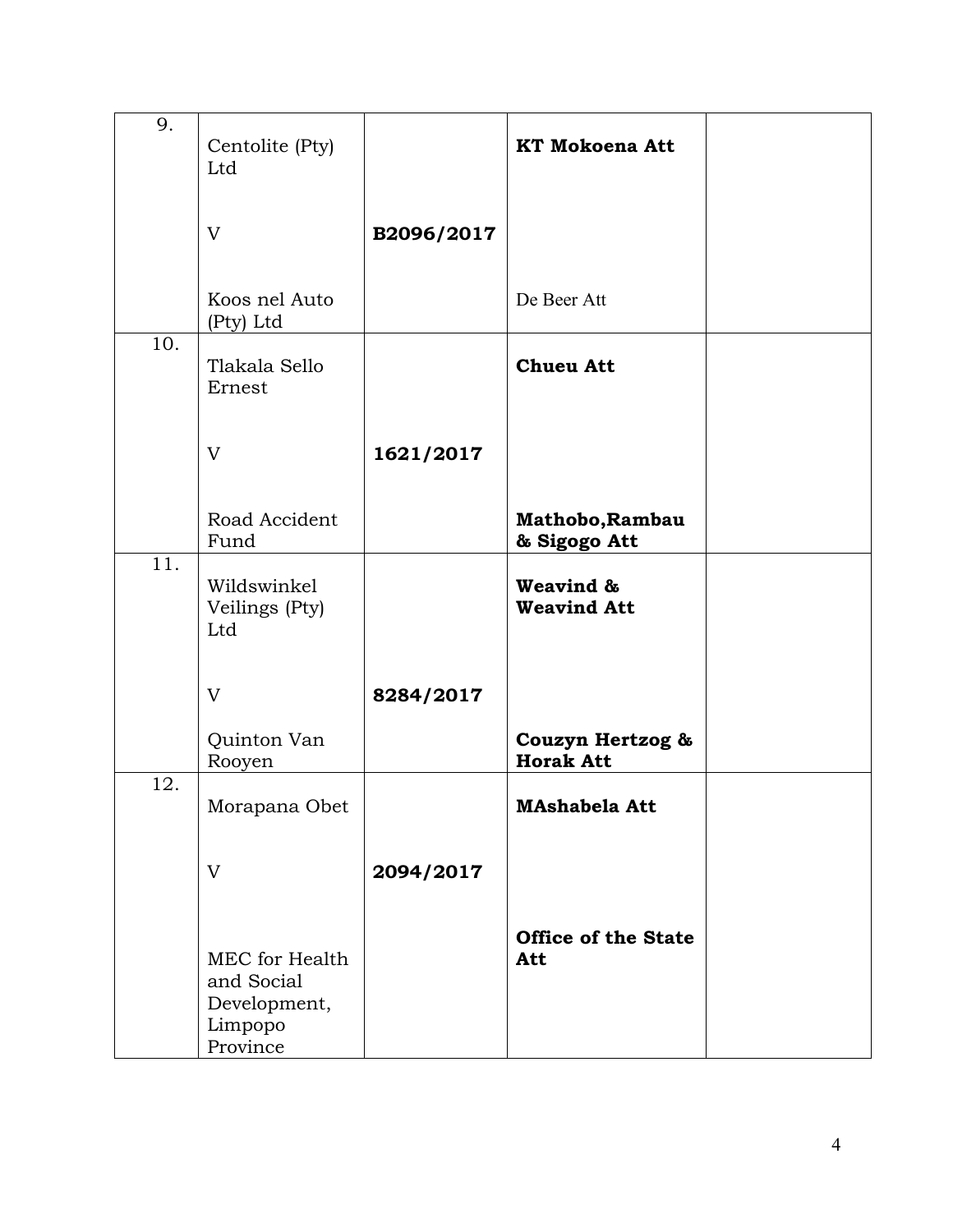| 13.               | Tshepiso Funky<br>Mediwane                           |           | <b>F.M Maluleka Inc</b>         |  |
|-------------------|------------------------------------------------------|-----------|---------------------------------|--|
|                   | V                                                    | 1906/2017 |                                 |  |
|                   | Road Accident<br>Fund                                |           | Mathobo, Rambau<br>& Sigogo Att |  |
| 14.               | Ramaila<br>Mohlago Linah<br>o.b.o Ramaila<br>Quinton |           | <b>T.J Machete Att</b>          |  |
|                   | V                                                    | 6083/2017 |                                 |  |
|                   | Road Accident<br>Fund                                |           | <b>Pule Inc</b>                 |  |
| $\overline{15}$ . | Malaka<br>Thommy<br>Eunice                           |           | <b>Mafetse Mogashoa</b><br>Att  |  |
|                   | V                                                    | 6122/2017 |                                 |  |
|                   | Road Accident<br>Fund                                |           | Mathobo, Rambau<br>& Sigogo Att |  |
| 16.               | Mohlaba Martin<br>Kgabo                              |           | <b>Mafetse Mogashoa</b><br>Att  |  |
|                   | V                                                    | 5096/2017 |                                 |  |
|                   | Road Accident<br>Fund                                |           | <b>Pule Inc</b>                 |  |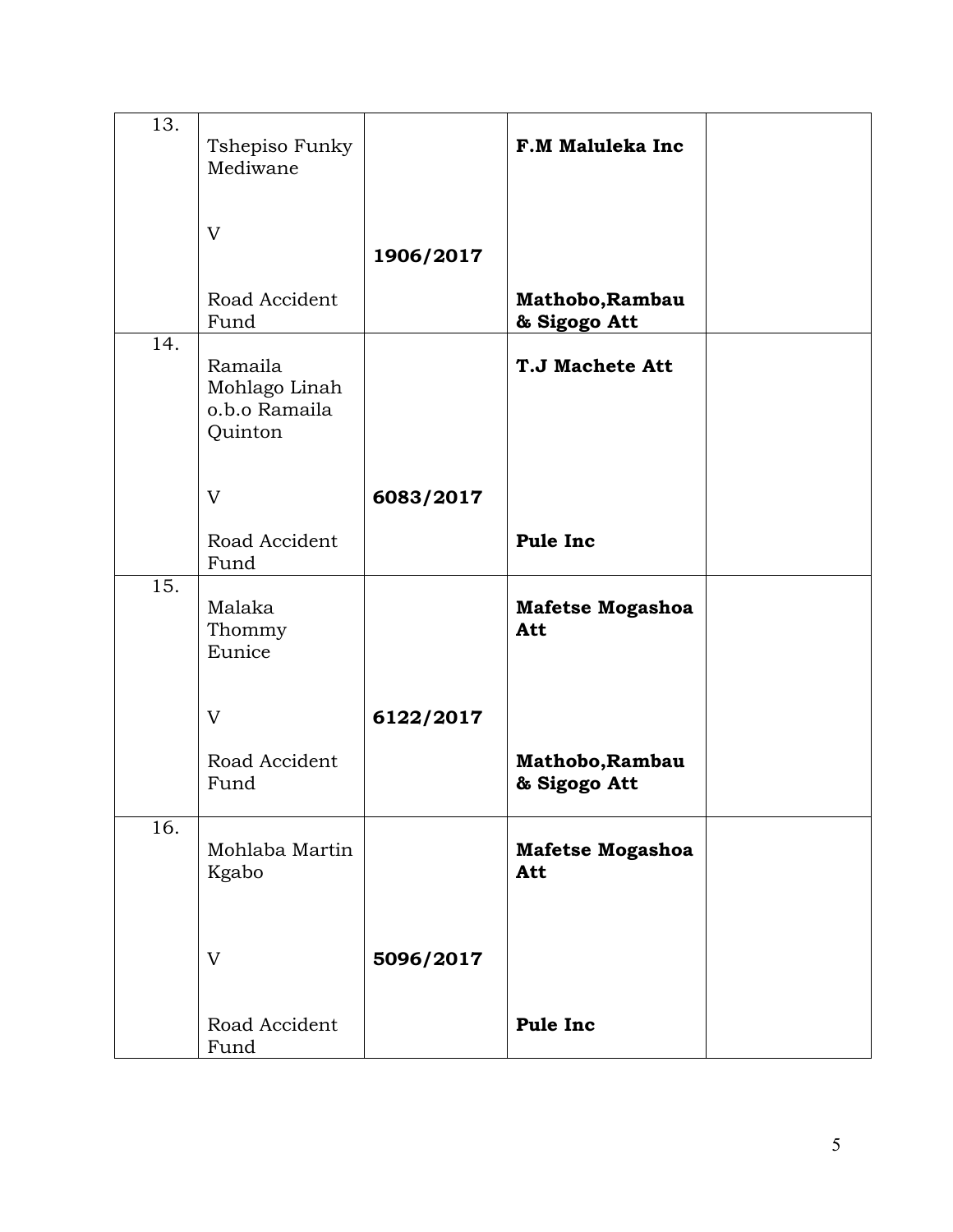| 17. | Lesetja Harold<br>Kgole  |           | Makwela &<br>Mabotja Att        |  |
|-----|--------------------------|-----------|---------------------------------|--|
|     | V                        | 375/2017  |                                 |  |
|     | Minister of<br>Police    |           | <b>State Att</b>                |  |
| 18. | Mhlongo<br>Johanna       |           | <b>Mphela &amp; Ass</b>         |  |
|     | V                        | 7533/2017 |                                 |  |
|     | Road Accident<br>Fund    |           | Mathobo, Rambau<br>& Sigogo Att |  |
| 19. | Baloyi Irene<br>Mafanato |           | Mvundlela & Ass                 |  |
|     | V                        | 7306/2019 |                                 |  |
|     | Road Accident<br>Fund    |           | <b>Road Accident</b><br>Fund    |  |
| 20. | Magoro Lucia             |           | <b>Mvundlela &amp; Ass</b>      |  |
|     | V                        | 7305/2019 |                                 |  |
|     |                          |           |                                 |  |
|     | Road Accident<br>Fund    |           | <b>Road Accident</b><br>Fund    |  |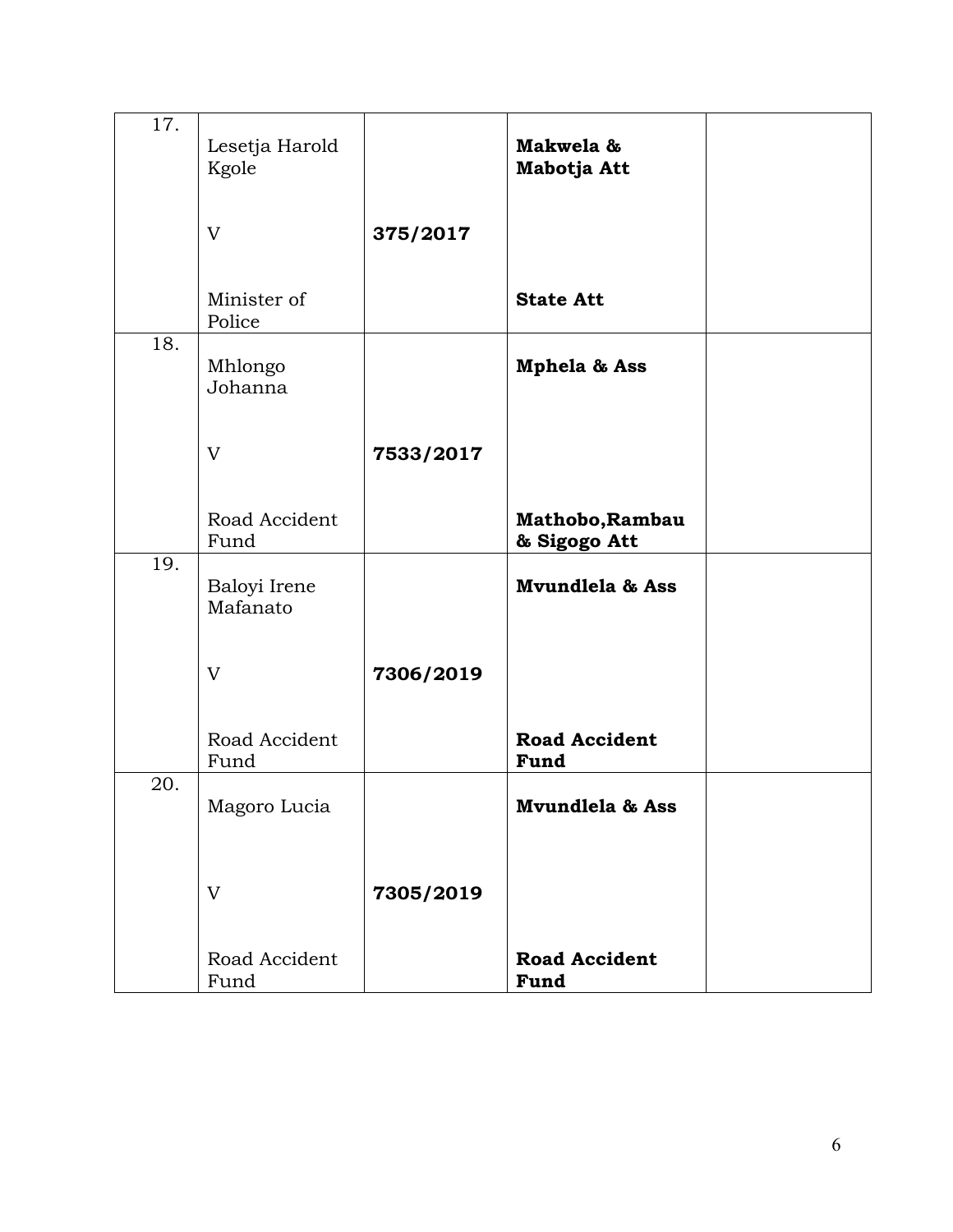| 21. | Hlalosang<br>Mmabasotho<br>Solomon<br>V                                          | 2238/2019 | Senyatsi Att                    |  |
|-----|----------------------------------------------------------------------------------|-----------|---------------------------------|--|
|     | Road Accident<br>Fund                                                            |           | Pule Inc                        |  |
| 22. | Matete Edith<br>Kgakgo o.bo<br>Moloko<br>Precious<br>Kgakgo                      |           | <b>Thoka Att</b>                |  |
|     | V                                                                                | 7618/2018 |                                 |  |
|     | Road Accident<br>Fund                                                            |           | Mathobo, Rambau<br>& Sigogo Att |  |
| 23. | Ramatshekgisa<br>Seshoka Lillian<br>o.b.o<br>Ramatshekgisa<br>Mankwana<br>Angela |           | <b>T.J Machete Att</b>          |  |
|     | V                                                                                | 5882/2018 |                                 |  |
|     | Road Accident<br>Fund                                                            |           | <b>Rachoene Att</b>             |  |
| 24. | Lindi Mongwe<br>o.b. o<br>Siyabonga<br>Trinity<br>Maphosa                        |           | <b>Mpho Mashiloane</b><br>Att   |  |
|     | V                                                                                | 544/2019  |                                 |  |
|     | Road Accident<br>Fund                                                            |           | Pule Inc                        |  |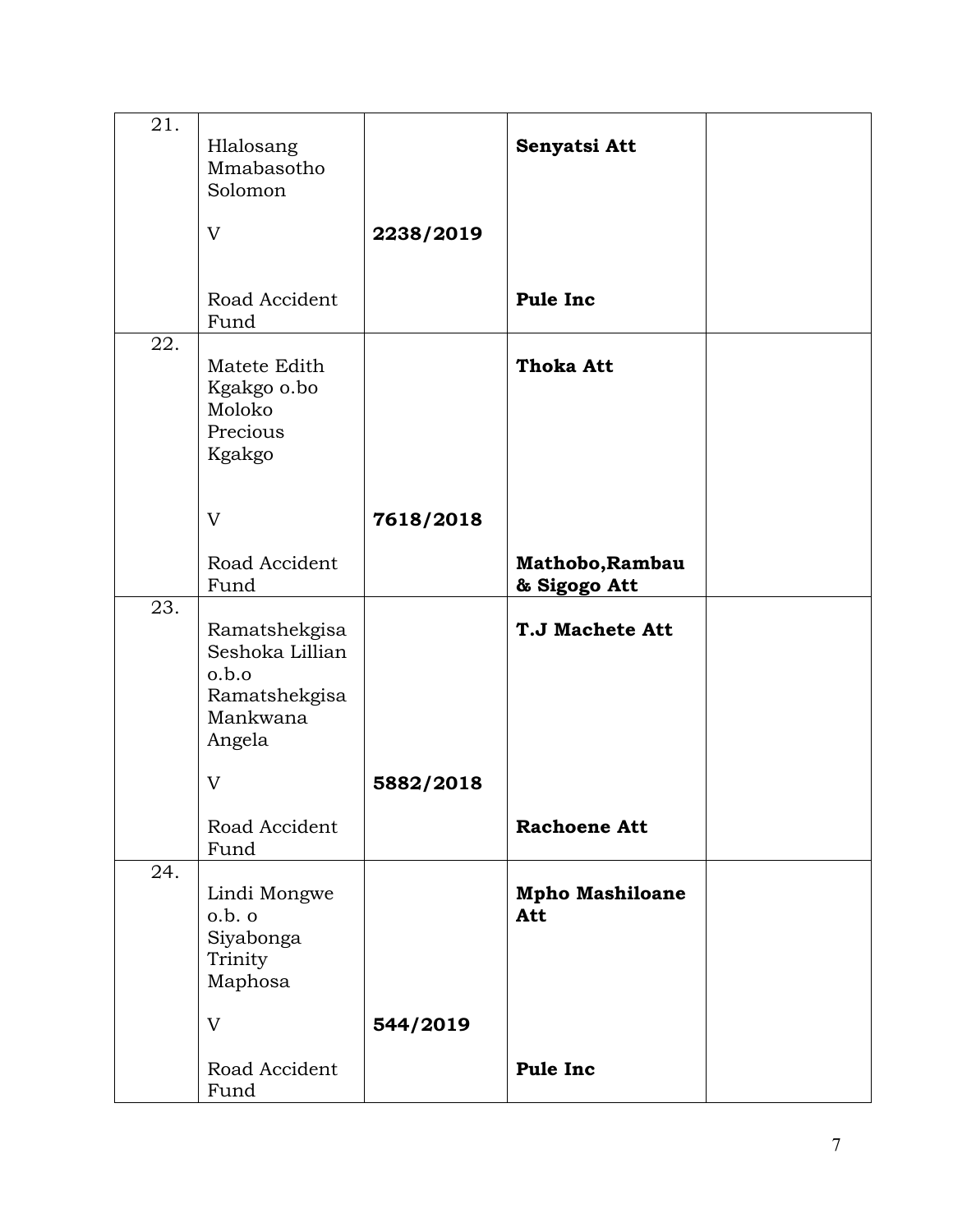| 25. | Malatji Thabo            |           | <b>MP Maponya Att</b>           |  |
|-----|--------------------------|-----------|---------------------------------|--|
|     | V                        | 2995/2019 |                                 |  |
|     | Road Accident<br>Fund    |           | Mathobo, Rambau<br>& Sigogo Att |  |
| 26. | Nthite Rakodu<br>Isaac   |           | <b>M.P Maponya Att</b>          |  |
|     | V                        | 102/2020  |                                 |  |
|     | Road Accident<br>Fund    |           | Pule Inc                        |  |
| 27. | Khutso<br>Edmond Malatji |           | <b>Thoka Att</b>                |  |
|     | V                        | 4017/2019 |                                 |  |
|     | Road Accident<br>Fund    |           | <b>Noko Maimela Att</b>         |  |
| 28. | Moses<br>Musekwa         |           | Molema Att                      |  |
|     | V                        | 4979/2019 |                                 |  |
|     | Road Accident<br>Fund    |           | <b>Rachoene Att</b>             |  |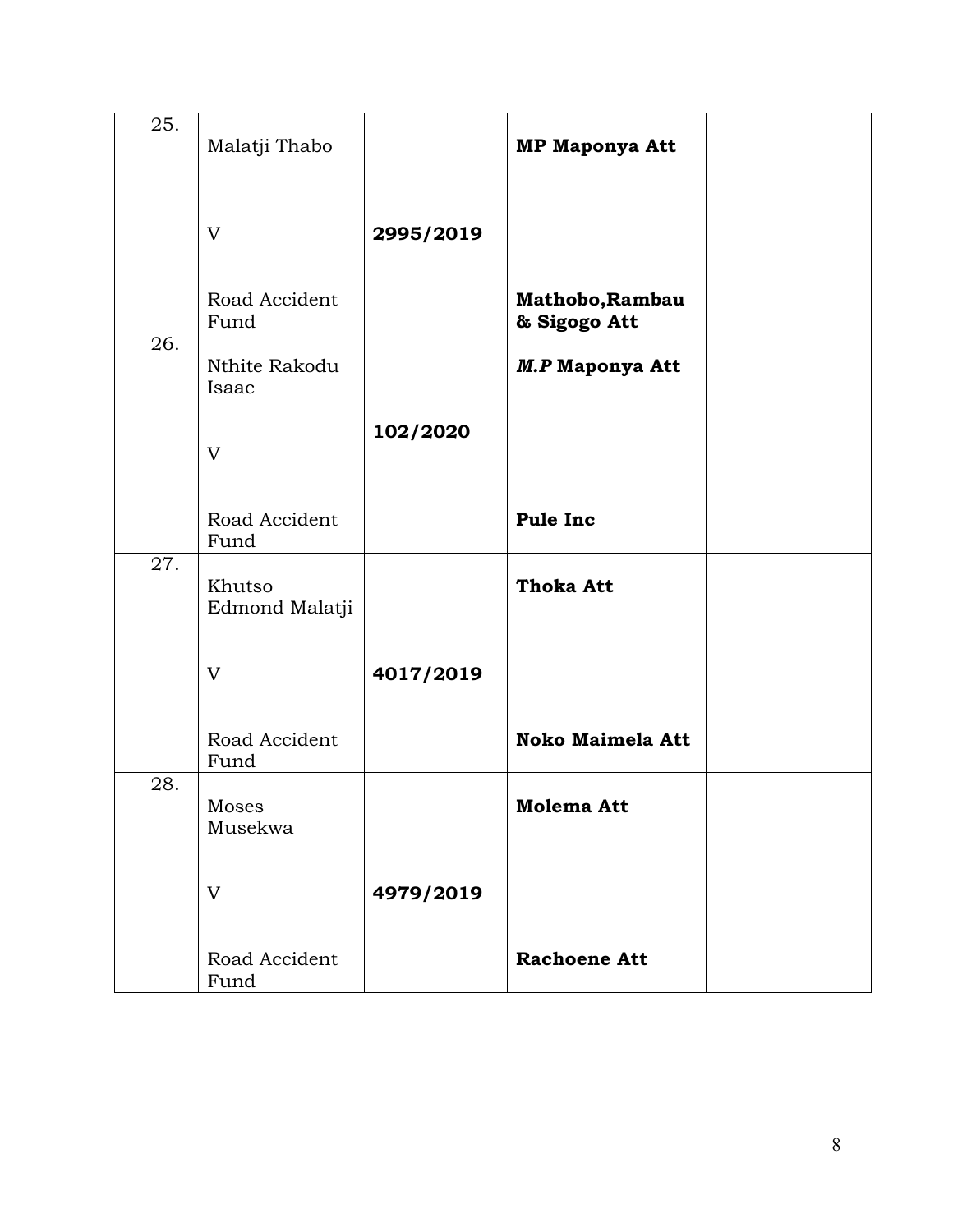| 29. | Mundlovu<br>Centa Antonio           |           | Mashamba Att              |  |
|-----|-------------------------------------|-----------|---------------------------|--|
|     | V                                   | 2251/2018 |                           |  |
|     | Road Accident<br>Fund               |           | <b>Noko Maimela Inc</b>   |  |
| 30. | Morukhuladi<br>Mothopi<br>Cathrine  |           | Mashamba Att              |  |
|     | V                                   | 2334/2018 |                           |  |
|     | Road Accident<br>Fund               |           | <b>Rachoene Att</b>       |  |
| 31. | Matebula Ntobo<br><b>Brilliant</b>  |           | Munyakwana<br>maponya Att |  |
|     | V                                   | 2801/2018 |                           |  |
|     | Road Accident<br>Fund               |           | <b>Rachoene Att</b>       |  |
| 32. | Tembo Thabishi<br>Abram             |           | Mashabela Att             |  |
|     | V                                   | 2572/2018 |                           |  |
|     | Minister of<br>Police & 2<br>others |           | <b>State Att</b>          |  |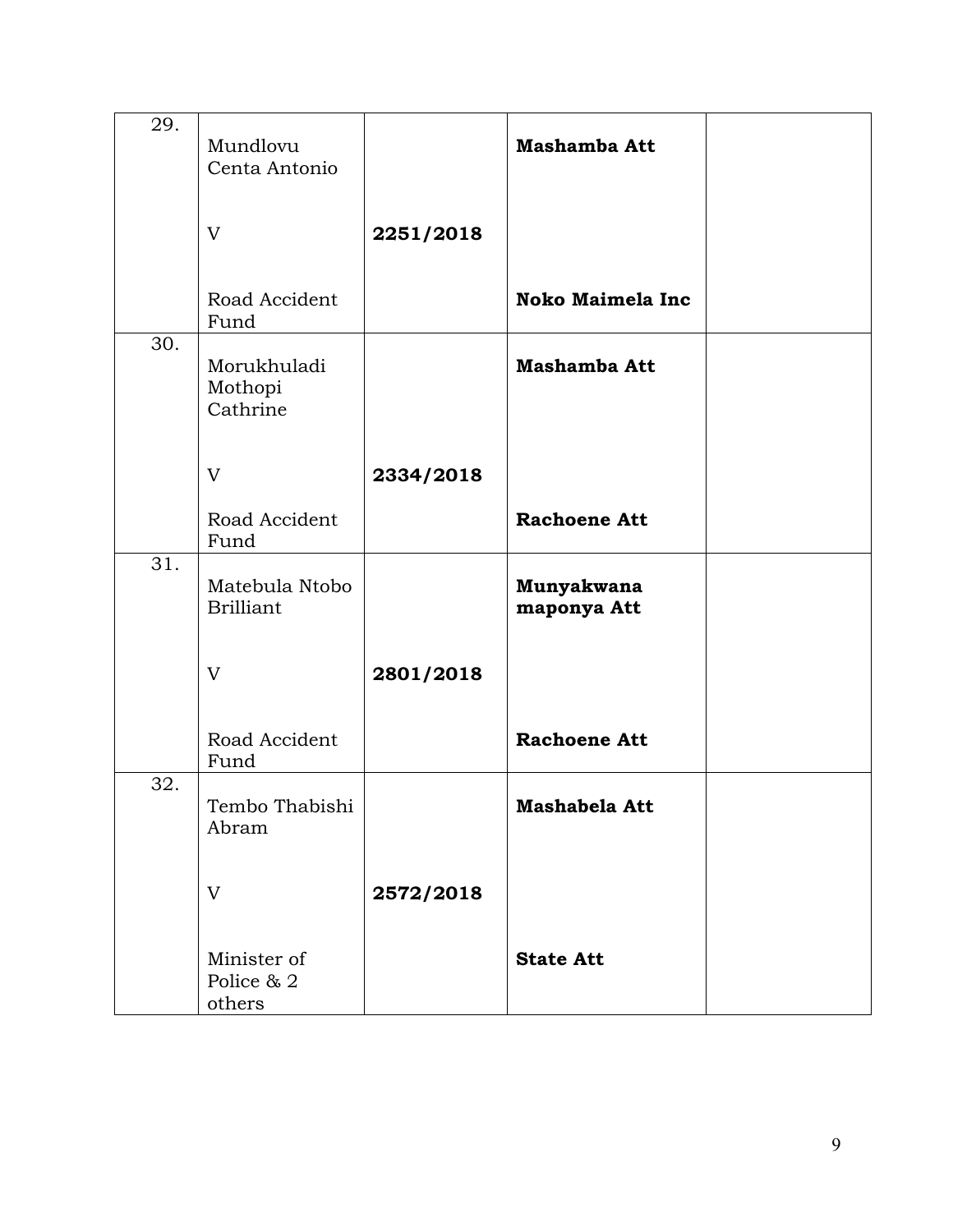| 33. | Mkhondo<br>Adolph                                        |           | MP maponya                      |  |
|-----|----------------------------------------------------------|-----------|---------------------------------|--|
|     | V                                                        | 2798/2019 |                                 |  |
|     | Road Accident<br>Fund                                    |           | Pule Inc                        |  |
| 34. | Malatji<br>Mmaphehli<br>Onnikie o.b.o<br>Self and Minors |           | <b>MP Maponya Att</b>           |  |
|     | V                                                        | 2797/2019 |                                 |  |
|     | Road Accident<br>Fund                                    |           | Mathobo, Rambau<br>& Sigogo Att |  |
| 35. | Modika<br>Patamedi<br>Vincent                            |           | <b>MP Maponya Att</b>           |  |
|     | V                                                        | 2799/2019 |                                 |  |
|     | Road Accident<br>Fund                                    |           | Mathobo, Rambau<br>& Sigogo Att |  |
| 36. | Golela Nsovo<br>Grant                                    |           | <b>MAshamba Inc</b>             |  |
|     | V                                                        | 1618/2018 |                                 |  |
|     | Road Accident<br>Fund                                    |           | Mathobo, Rambau<br>& Sigogo Att |  |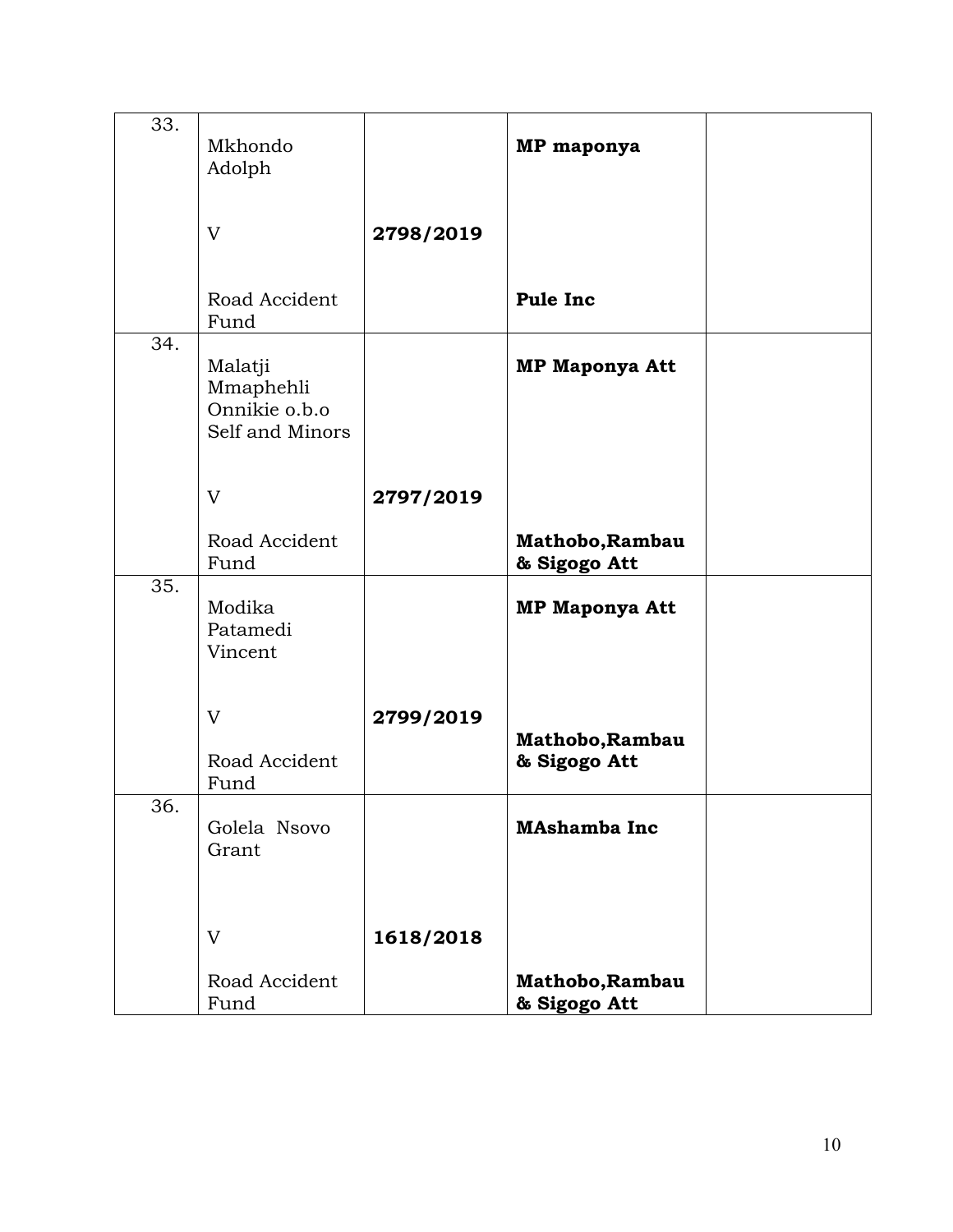| 37. | Mthakala Denis<br>Mkhabela                     |           | <b>Mphahlele Att</b>   |  |
|-----|------------------------------------------------|-----------|------------------------|--|
|     | V                                              | 3366/2019 |                        |  |
|     | Road Accident<br>Funs                          |           | Pule Inc               |  |
| 38. | Ramafemo Sello<br>Hans                         |           | <b>SK Ntsumela Att</b> |  |
|     | V                                              | 6465/2019 |                        |  |
|     | Minister of<br>Police & 1 other                |           | <b>State Att</b>       |  |
| 39. | MArape Mogale<br>Rachel o.b.o<br>Marape Tumiso |           | <b>MP Maponya Att</b>  |  |
|     | V                                              | 2796/2019 |                        |  |
|     | Road Accident<br>Fund                          |           | Pule Inc               |  |
| 40. | Kedibone<br>Stephina<br>Mokhine                |           | <b>Thoka Att</b>       |  |
|     | V                                              | 2151/2019 |                        |  |
|     | Road Accident<br>Fund                          |           | Hammann-Moosa<br>Att   |  |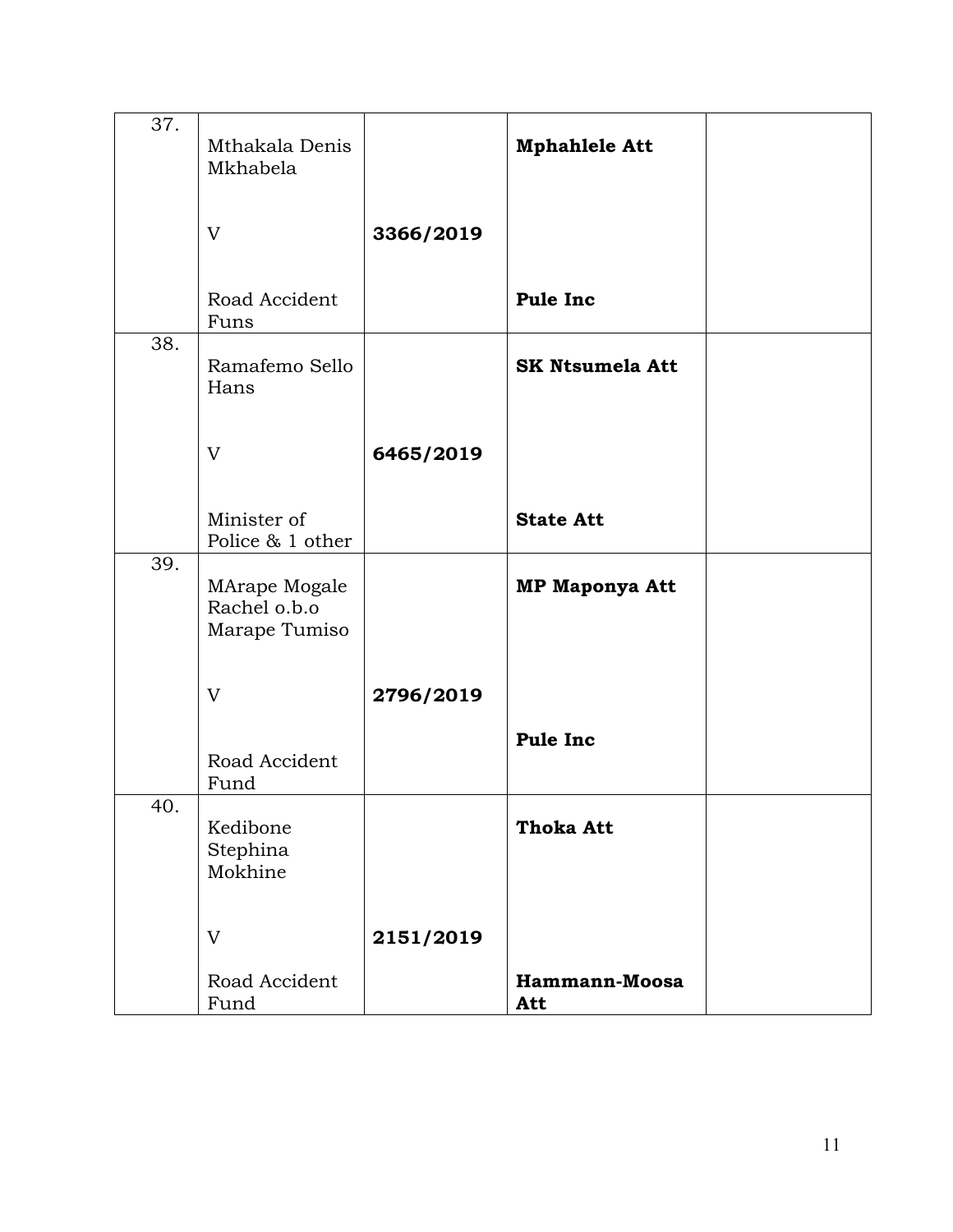| 41. | Vinolia<br>Tshebisho<br>Mawela o.b.o<br>Reatlegile<br>Onkgopotse<br>mawela |           | <b>Mpho Mashiloane</b><br>Att   |  |
|-----|----------------------------------------------------------------------------|-----------|---------------------------------|--|
|     | V                                                                          | 475/2019  |                                 |  |
|     | Road Accident<br>Fund                                                      |           | <b>Noko Maimela att</b>         |  |
| 42. | Nemutudi<br>Lufuno o.b.o<br>Nemutudi<br>Thabo Moshiko                      |           | Mvundlela & Ass                 |  |
|     | V                                                                          | 1322/2020 |                                 |  |
|     | Road Accident<br>Fund                                                      |           | Mathobo, Rambau<br>& Sigogo Att |  |
| 43. | Disoloane<br>James<br>mamatonyane                                          |           | <b>MJ Maponya</b>               |  |
|     | V                                                                          | 1385/2019 |                                 |  |
|     | Road Accident<br>Fund                                                      |           | <b>Rachoene Inc</b>             |  |
| 44. | Pookgwadi Alex<br>Matabane                                                 |           | <b>Mohlala GN Att</b>           |  |
|     | V                                                                          | 795/2020  |                                 |  |
|     | Road Accident<br>Fund                                                      |           | <b>Pule Inc</b>                 |  |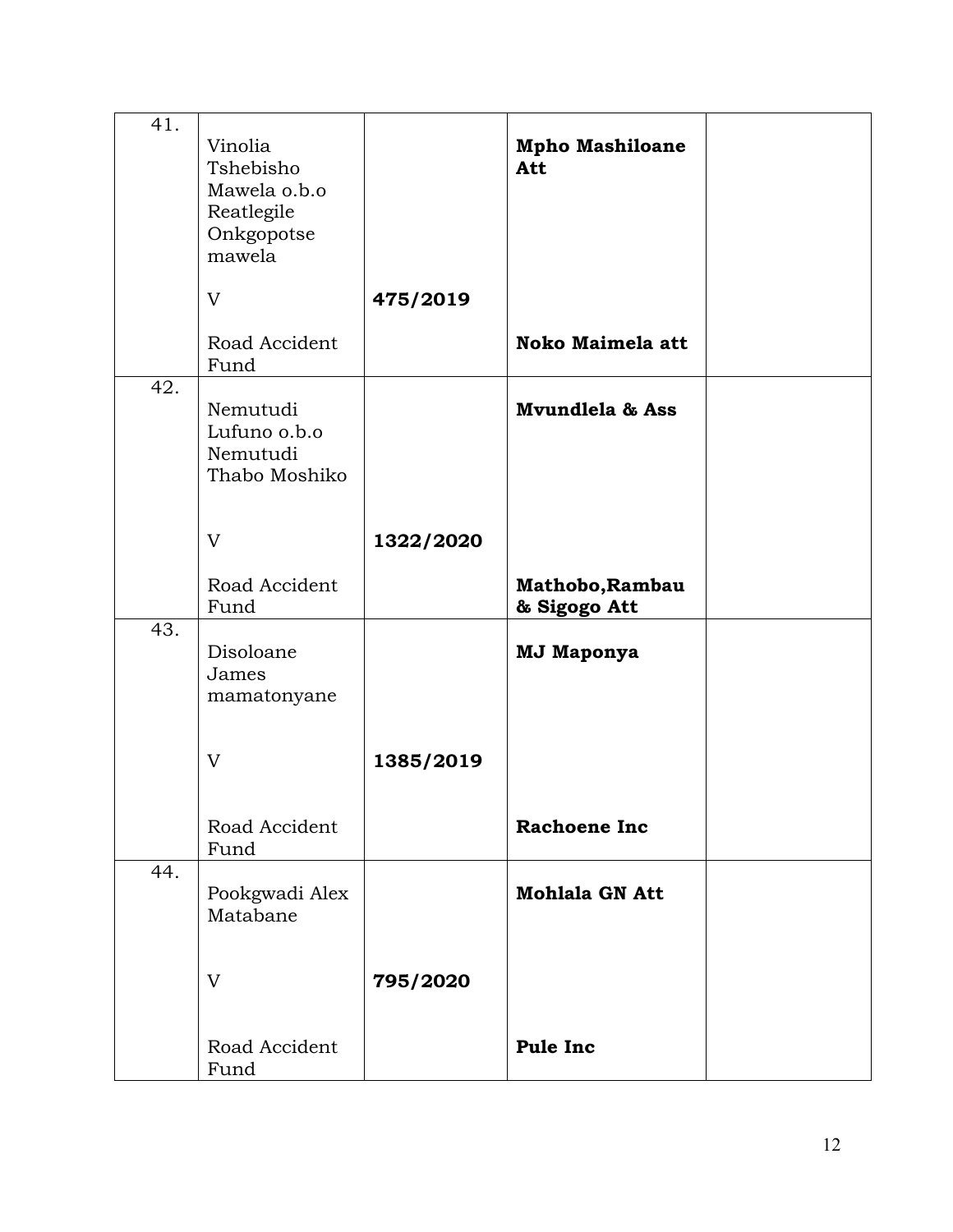| 45. | Peggie Tshebie<br>Lebese    |           | Mj Maponya Att                  |  |
|-----|-----------------------------|-----------|---------------------------------|--|
|     | V                           | 2134/2019 |                                 |  |
|     | Road Accident<br>Fund       |           | <b>Pule Inc</b>                 |  |
| 46. | Molamodi<br>Hezekiel Kgatla |           | Shabangu B Att                  |  |
|     | V                           | 476/2019  |                                 |  |
|     | Road Accident<br>Fund       |           | Mathobo, Rambau<br>& Sigogo Att |  |
| 47. | Lionel Tumelo<br>Sono       |           | <b>EM-Mmila Inc</b>             |  |
|     | V                           | 94/2020   |                                 |  |
|     | Road Accident<br>Fund       |           | Pule Inc                        |  |
| 48. | Moyo<br>Chamunorwa          |           | Molema Att                      |  |
|     | V                           | 2472/2019 |                                 |  |
|     | Road Accident<br>Fund       |           | Mathobo, Rambau<br>& Sigogo Att |  |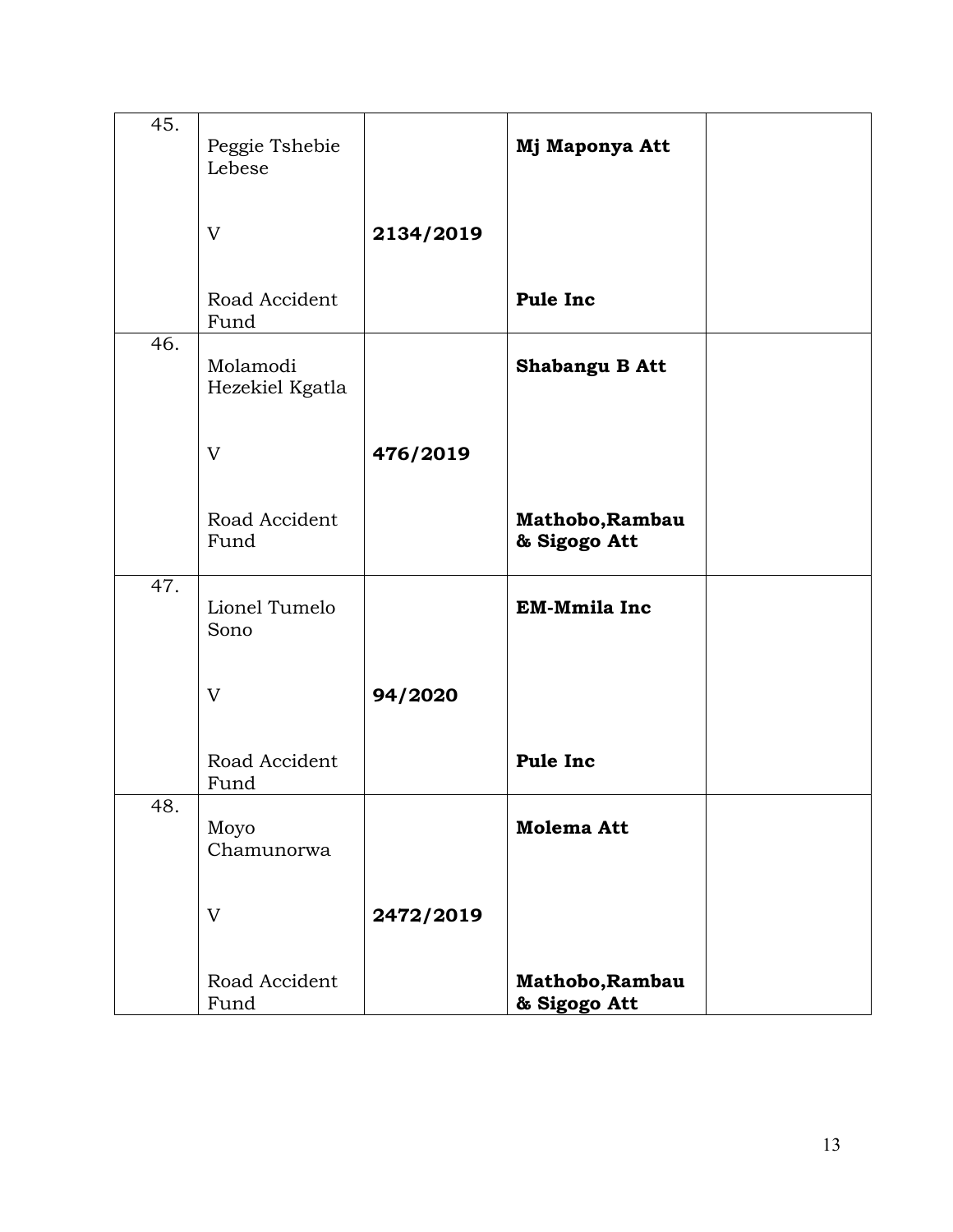| 49. | Ngwakwana<br>Sylvia Molepo       |           | <b>Nk Ledwaba Att</b>                                |  |
|-----|----------------------------------|-----------|------------------------------------------------------|--|
|     | V                                | 2520/2019 |                                                      |  |
|     | Road Accident<br>Fund            |           | <b>Legal Aid Clinic</b><br>,University of<br>Limpopo |  |
| 50. | Ngoako<br>Francinah<br>Ngoepe    |           | <b>EM-Mmila Inc</b>                                  |  |
|     | V                                | 6955/2019 |                                                      |  |
|     | Road Accident<br>Fund            |           | <b>Noko Maimela Inc</b>                              |  |
| 51. | Maphothoma<br>Kgaugelo<br>Joseph |           | Sepedi Ledwaba<br>Att                                |  |
|     | V                                | 323/2020  |                                                      |  |
|     | Road Accident<br>Fund            |           | Hammann-moosa<br>Inc                                 |  |
| 52. | Tebalelo<br>Makoka               |           | EM_Mmila Inc                                         |  |
|     | V                                | 1527/2020 |                                                      |  |
|     | Road Accident<br>Fund            |           | <b>Noko Maimela Inc</b>                              |  |